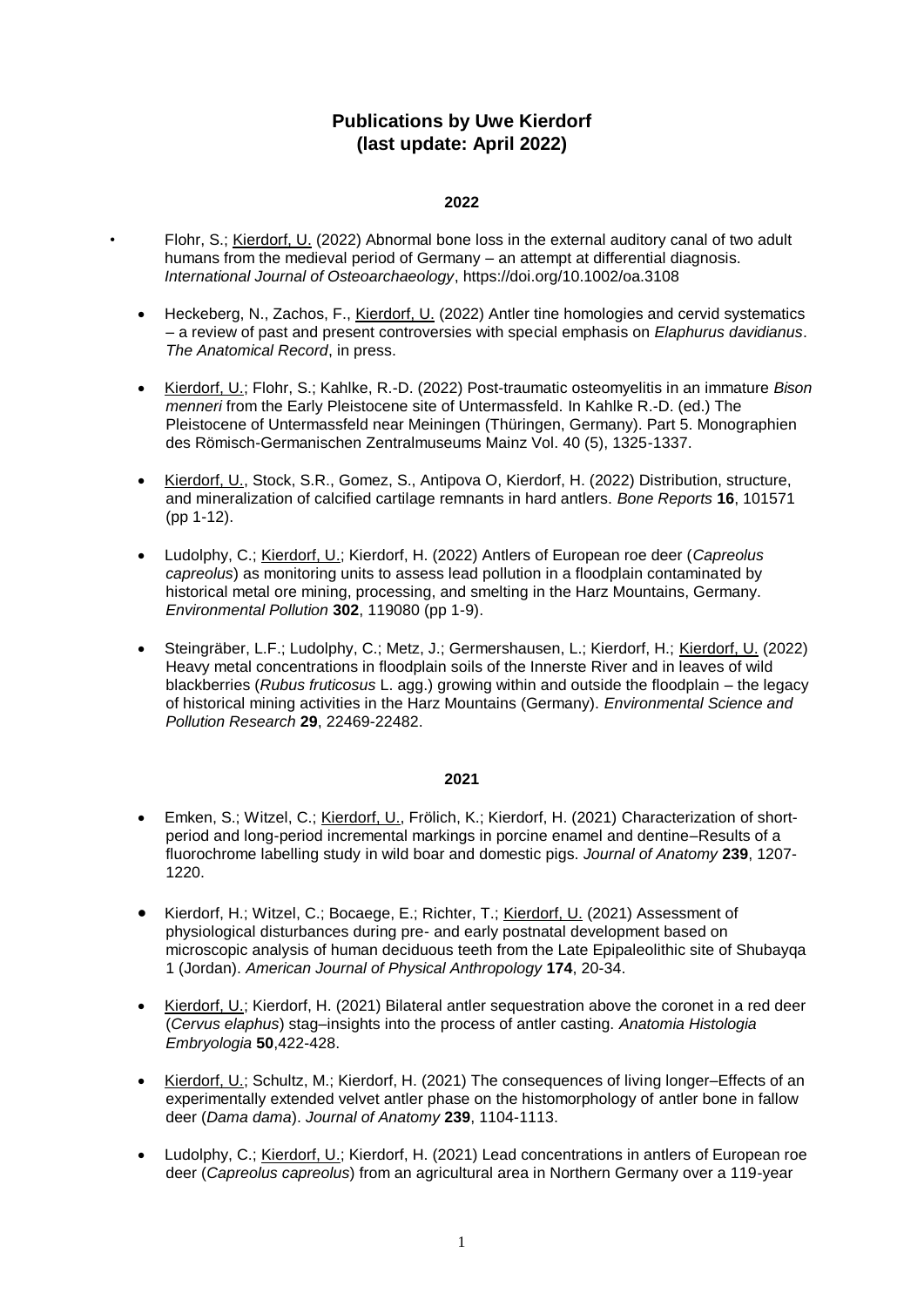period–a historical biomonitoring study. *Environmental Science and Pollution Research* **28**, 56069-56078.

# **2020**

- Becker, M.; Witzel, C.; Kierdorf, U.; Frölich, K.; Kierdorf, H. (2020) Ontogenetic changes of tissue compartmentalization and bone type distribution in the humerus of Soay sheep. *Journal of Anatomy*, **237**, 334-354.
- Kierdorf, U.; Kahlke, R.-D. (2020) Pathological findings on remains of hippopotamids from the Early Pleistocene site of Untermassfeld. In Kahlke R.-D. (ed.) The Pleistocene of Untermassfeld near Meiningen (Thüringen, Germany). Part 4. Monographien des Römisch-Germanischen Zentralmuseums Mainz Vol. 40 (4), 1251-1272.
- Riede, F.; Kierdorf, U. (2020) The eruption of the Laacher See volcano (~13,000 years BP) and possible fluoride poisoning amongst contemporaneous wildlife and human foragers – outline of a hypothesis and the way to test it. *International Journal of Osteoarchaeology* **30**, 855-871.

# **2019**

- Flohr, S.; Hartmann, A.K.; Kierdorf, H.; Schultz, M.; Kierdorf, U. (2019) Histomorphological study on hypocellularity in mastoid processes from archaeological human skeletons. *International Journal of Paleopathology* **26**, 27-36.
- Kahle, P.; Rolvien, T.; Kierdorf, H.; Roos, A.; Siebert, U.; Kierdorf, U. (2019) Age-related changes in size, bone microarchitecture and volumetric bone mineral density of the mandible in the harbor seal (*Phoca vitulina*). *PLOS ONE* **14 (10)**: e0224480 (pp 1-15).
- **Kierdorf, H.; Breuer, F.; Witzel, C.; Kierdorf, U. (2019) Pig enamel revisited Incremental** markings in enamel of wild boars and domestic pigs. *Journal of Structural Biology* **205**, 48-59.
- Kierdorf, U.; Olsen, M.T.; Kahle, P.; Ludolphy, C.; Kierdorf, H. (2019) Dental pulp exposure, periapical inflammation and suppurative osteomyelitis of the jaws in juvenile Baltic grey seals (*Halichoerus grypus grypus*) from the late 19th century. *PLOS ONE* **14 (4)**: e0215401 (pp 1- 26).
- Landete-Castillejos, T.; Kierdorf, H., Gomez, S.; Luna, S.; García, A.J.; Cappelli, J.; Pérez-Barbería, J.; Gallego, L.; Kierdorf, U. (2019) Antlers – evolution, development, structure, composition, and biomechanics of an outstanding type of bone. *Bone* **128**: 115046 (pp. 1-20).

- Death, C.; Coulson, G.; Kierdorf, U.; Kierdorf, H.; Ploeg, R.; Firestone, S.; Dohoo, I; Hufschmid, J. (2018) Chronic excess fluoride uptake contributes to degenerative joint disease (DJD): evidence from six marsupial species. *Ecotoxicology and Environmental Safety* **162**, 383-390.
- Flache, L.; Becker, N.I.; Kierdorf, U.; Czarnecki, S.; Düring, R.-A.; Encarnação, J.A. (2018) Similar but not the same: metal concentrations in hair of three ecologically similar, forestdwelling bat species (*Myotis bechsteinii*, *Myotis nattereri* and *Plecotus auritus*). *Environmental Science and Pollution Research* **25**, 5437-5446.
- Flohr, S.; Jasch, I.; Lange, A.; Riesenberg, M.; Hahn, J.; Wisotzki, A.; Kierdorf, H.; Kierdorf,  $U$ .; Wahl, J. (2018) Secondary hypertrophic osteoarthropathy in a male from the Early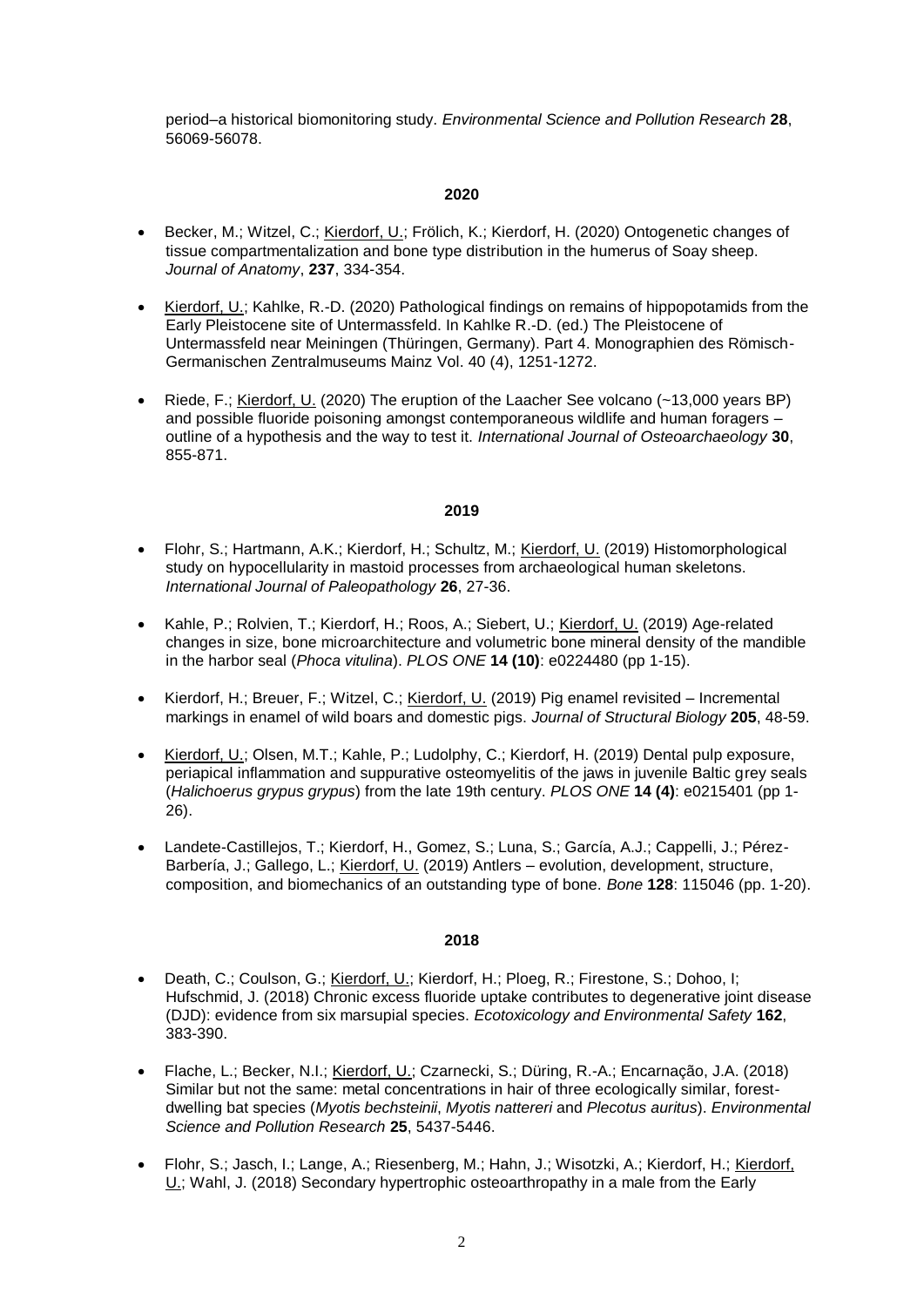Medieval settlement of Lauchheim, Germany. *International Journal of Paleopathology* **20**, 72- 79.

- Kahle, P.; Ludolphy, C.; Kierdorf, H.; Kierdorf, U. (2018) Dental anomalies and lesions in Eastern Atlantic harbor seals, *Phoca vitulina vitulina* (Carnivora, Phocidae), from the German North Sea. *PLOS ONE* **13 (10)**: e0204079 (pp 1-25).
- Kahle, P.; Witzel, C.; Kierdorf, U.; Frölich, K.; Kierdorf, H. (2018) Mineral apposition rates in coronal dentine of mandibular first molars in Soay sheep: Results of a fluorochrome labeling study. *The Anatomical Record* **301**, 902-912.
- Ludolphy, C.; Kahle, P.; Kierdorf, H.; Kierdorf U. (2018) Osteoarthritis of the temporomandibular joint in the Eastern Atlantic harbour seal (*Phoca vitulina vitulina*) from the German North Sea: a study of the lesions seen in dry bone. *BMC Veterinary Research* **14**:150 (pp 1-14).
- Witzel, C.; Kierdorf, U.; Frölich, K.; Kierdorf, H. (2018) The pay-off of hypsodonty timing and dynamics of crown growth and wear in molars of Soay sheep. *BMC Evolutionary Biology* **18:**207 (pp 1-14).

#### **2017**

- Death, C.; Coulson, G.; Kierdorf, U.; Kierdorf, H.; Ploeg, R.; Firestone, S.M.; Dohoo, I.; Hufschmid, J. (2017) Skeletal fluorosis in marsupials: a comparison of bone lesions in six species from an Australian industrial site. *Science of the Total Environment* **584-585**, 1198- 1211.
- Flohr, S.; Rieger, A.; Orschiedt, J.; Kierdorf, H.; Kierdorf, U. (2017) An osteometric study on the variation in orientation of the lesser trochanter in an early medieval human skeletal assemblage and comparison with an individual from the Late Upper Paleolithic. *International Journal of Osteoarchaeology* **27**, 888-897.
- Kierdorf, U.; Miller, K.V.; Flohr, S.; Gomez, S.; Kierdorf, H. (2017) Multiple osteochondromas of the antlers and cranium in a free-ranging white-tailed deer (*Odocoileus virginianus*). *PLOS ONE* **12 (3)**: e0173775 (pp 1-14).
- Orschiedt, J.; Kierdorf, U.; Schultz, M.; Baales, M.; von Berg, A.; Flohr, S. (2017) The Late Upper Palaeolithic human remains from Neuwied-Irlich, Germany. A rare find from the Late Glacial of Central Europe. *Quartär* **64,** 203-216.
- Winter, R.; Mucedda, M.; Pidinchedda, E.; Kierdorf, U.; Schmidt, S.; Mantilla-Contreras, J. (2017) Small in size but rich in bats – species diversity and abandoned man-made structures put Asinara Island (Sardinia) into conservation focus for bats in the Mediterranean region. *Acta Chiropterologica* **19**, 119-126.

- Flache, L.; Ekschmitt, K.; Kierdorf, U.; Czarnecki, S.; Düring, R.-A.; Encarnação, J.A. (2016) Reduction of metal exposure of Daubenton's bats (*Myotis daubentonii*) following remediation of pond sediment as evidenced by metal concentrations in hair. *Science of the Total Environment* **547**, 182-189.
- Flohr, S.; Kierdorf, U.; Kierdorf, H. (2016) Odontometric sex estimation in humans using measurements on permanent canines. A comparison of an early Neolithic and an early medieval assemblage from Germany. *Anthropologischer Anzeiger* **73**, 225-233.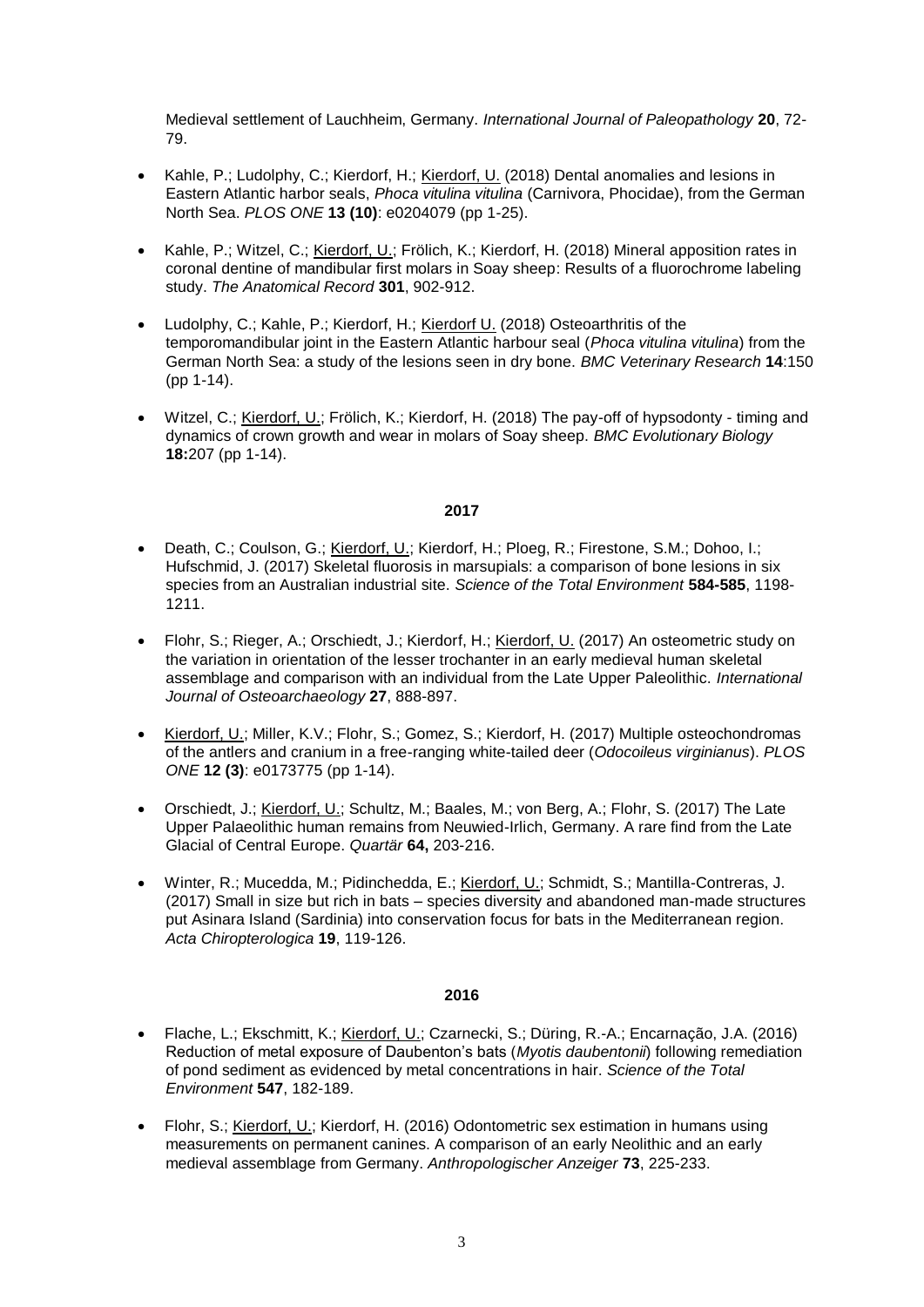- Kierdorf, H.; Rhede, D.; Death, C.; Hufschmid, J.; Kierdorf, U. (2016) Reconstructing temporal variation of fluoride uptake in eastern grey kangaroos (*Macropus giganteus*) from a highfluoride area by analysis of fluoride distribution in dentine. *Environmental Pollution* **211***,* 74- 80.
- Kierdorf, H.; Filevych, O.; Lutz, W.; Kierdorf, U. (2016) Dental defects as a potential indicator of chronic malnutrition in a population of fallow deer (*Dama dama*) from northwestern Germany. *The Anatomical Record* **299**, 1409-1423.
- Kierdorf, U.; Death, C.; Hufschmid, J.; Witzel, C.; Kierdorf, H. (2016) Developmental and posteruptive defects in molar enamel of free-ranging eastern grey kangaroos (*Macropus giganteus*) exposed to high environmental levels of fluoride. *PLOS ONE* **11 (2):** e0147427 (pp 1-27).
- Kierdorf, U.; Meng, S.; Kahlke, R.-D. (2016) Resorptive depressions on a horn core of Late Pleistocene (MIS 3) *Bison priscus* (Bovidae, Mammalia) from northeastern Germany. *International Journal of Paleopathology* **15**, 76-82.

- Death, C.; Coulson, G.; Kierdorf, U.; Kierdorf, H.; Morris, W.; Hufschmid, J. (2015) Dental fluorosis and skeletal fluoride content as biomarkers of excess fluoride exposure in marsupials. *Science of the Total Environment* **533**, 528-541.
- Flache, L.; Czarnecki, S.; Düring, R.-A.; Kierdorf, U.; Encarnação, J.A. (2015) Trace metal concentrations in hairs of three bat species from an urbanized area in Germany. *Journal of Environmental Sciences* **31**, 184-193.
- Flache, L.; Becker, N. I.; Kierdorf, U.; Czarnecki, S.; Düring, R.-A.; Encarnação, J.A. (2015) Hair samples as monitoring units for assessing metal exposure of bats: a new tool for risk assessment. *Mammalian Biology* **80**, 178-181.
- Flohr, S.; Brinker, U.; Schramm, A.; Kierdorf, U.; Staude, A.; Piek, J.; Jantzen, D.; Hauenstein, K.; Orschiedt, J. (2015) Flint arrowhead embedded in a human humerus from the Bronze Age site in the Tollense Valley, Germany – a high-resolution micro-CT study to distinguish antemortem from perimortem projectile trauma to bone. *International Journal of Paleopathology* **9**, 76-81.
- Kahlke, R.-D.; Fritz, U.; Kierdorf, U. (2015) Badger (*Meles meles*) predation on European pond turtle (*Emys orbicularis*) during the Eemian interglacial (MIS 5e). *Palaeobiodiversity and Palaeoenvironments* **95**, 223-235.
- Kierdorf, H.; Witzel, C.; Kierdorf, U.; Skinner M.M.; Skinner, M.F. (2015) 'Missing perikymata' – fact or fiction? A study on chimpanzee (*Pan troglodytes verus*) canines. *American Journal of Physical Anthropology* **157**, 276-283.
- Kierdorf, U.; Bridault, A., Witzel, C.; Kierdorf, H. (2015) Cementoblastoma in a red deer (*Cervus elaphus*) from the Late Pleistocene of Rochedane, France. *International Journal of Paleopathology* **8**, 42-47.

#### **2014**

• Flohr, S.; Brinker, U.; Spanagel, E.; Schramm, A.; Orschiedt, J.; Kierdorf, U. (2014) Killed in action? A biometrical analysis of femora of supposed battle victims from the Middle Bronze Age site of Weltzin 20, Germany. In: Martin, D.L.; Anderson, C.P. (eds.) Bioarchaeological and forensic perspectives on violence: how violent death is interpreted from skeletal remains. Cambridge University Press, New York, pp. 17-33.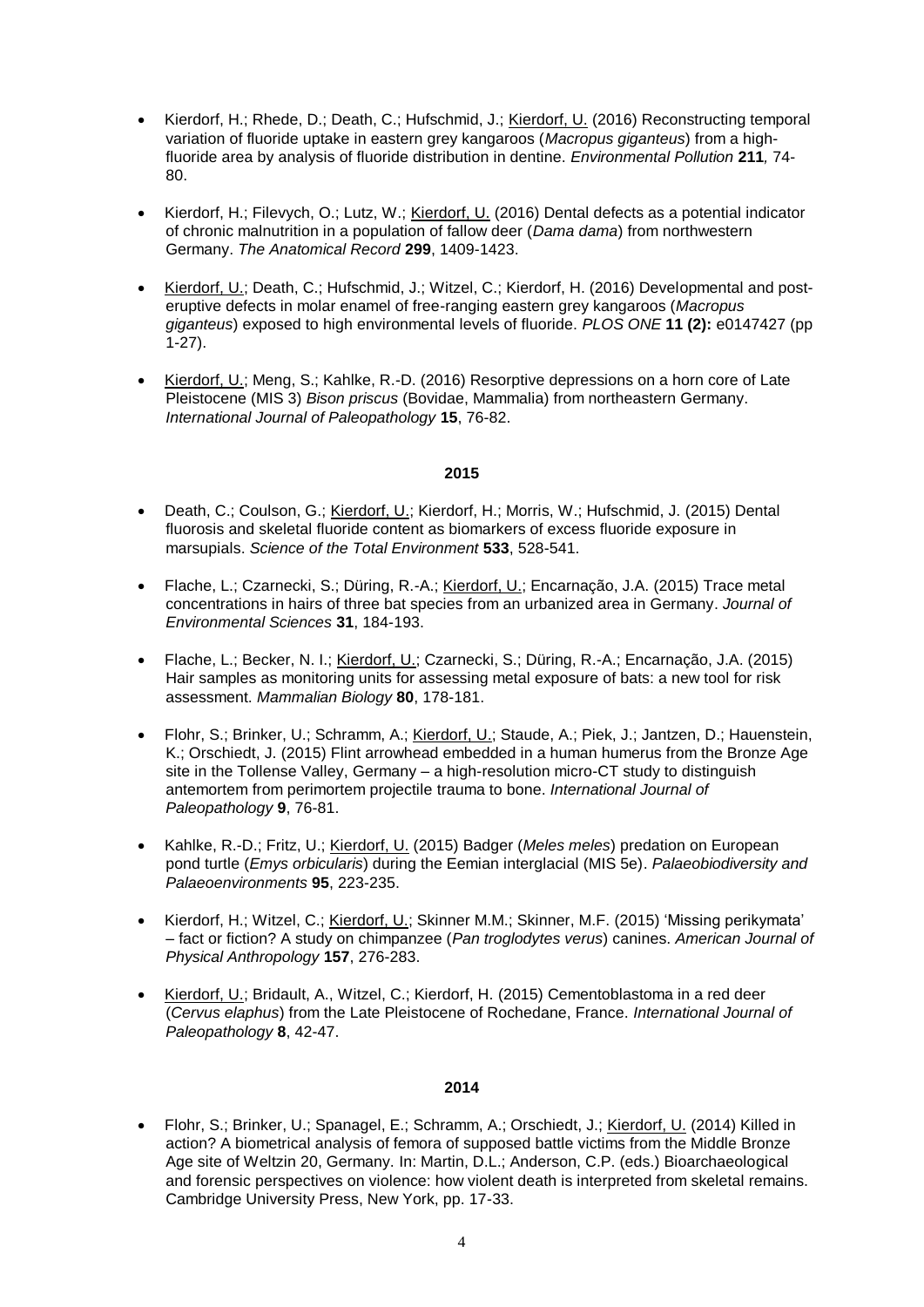- Flohr, S.; Kierdorf, U.; Jankauskas, R.; Püschel, B.; Schultz, M. (2014) Diagnosis of stapedial footplate fixation in archaeological human remains. *International Journal of Paleopathology* **6**, 10-19.
- Kierdorf, H.; Breuer, F.; Richards, A.; Kierdorf, U. (2014) Characterization of enamel incremental markings and crown growth parameters in minipig molars. *The Anatomical Record* **297**, 1935-1949.
- Kierdorf, U.; Kierdorf, H. (2014) In memoriam: Hermann Hartwig, 1910−2012. *European Journal of Wildlife Research* **60**, 159-160.
- Kierdorf, U.; Stoffels, D.; Kierdorf, H. (2014) Element concentrations and element ratios in antler and pedicle bone of yearling red deer (*Cervus elaphus*) stags – a quantitative X-ray fluorescence study. *Biological Trace Element Research* **162**, 124-133.

- Gomez, S.; Garcia, A.J.; Luna, S.; Kierdorf, U.; Kierdorf, H., Gallego, L.; Landete-Castillejos, T. (2013) Labeling studies on cortical bone formation in the antlers of red deer (*Cervus elaphus*). *Bone* **52**, 506-515.
- Kierdorf, H.; Kierdorf, U.; Frölich, K.; Witzel, C. (2013) Lines of evidence the nature of incremental markings in molar enamel of Soay sheep as revealed by a fluorochrome labeling and backscattered electron imaging study. *PLOS ONE* **8(9):** e74597 (pp.1-14)*.*
- Kierdorf, U.; Flohr, S.; Gomez, S., Landete-Castillejos, T.; Kierdorf, H. (2013) The structure of pedicle and hard antler bone in the European roe deer (*Capreolus capreolus*): a light microscope and backscattered electron imaging study. *Journal of Anatomy* **223**, 364-384*.*
- Kierdorf, U, Kierdorf, H., Konjević, D. (2013) Pathological fracture of a red deer antler secondary to purulent inflammation – a case report. *Veterinarski Arhiv* **83**, 347-356.

### **2012**

- Kierdorf, H.; Hommelsheim, S.; Kierdorf, U. (2012) Development of the permanent mandibular cheek teeth in fallow deer (*Dama dama*). *Anatomia Histologia Embryologia* **41**, 419-427.
- Kierdorf, H.; Witzel, C.; Upex, B.; Dobney, K.; Kierdorf, U. (2012) Enamel hypoplasia in molars of sheep and goats, and its relationship to the pattern of tooth crown growth. *Journal of Anatomy* **220**, 484-495.
- Kierdorf, U.; Bahelková, P.; Sedláček, F.; Kierdorf, H. (2012) Pronounced reduction of fluoride exposure in free-ranging deer in North Bohemia (Czech Republic) as indicated by the biomarkers skeletal fluoride content and dental fluorosis. *Science of the Total Environment* **414***,* 686-695.
- Kierdorf, U.; Kahlke, R.-D.; Flohr, S. (2012) Healed fracture of the tibia in a bison (*Bison menneri* Sher, 1997) from the late Early Pleistocene site of Untermassfeld (Thuringia, Germany). *International Journal of Paleopathology* **2**, 19-24.
- Kierdorf, U.; Kierdorf, H. (2012) Antler regrowth as a form of epimorphic regeneration in vertebrates – a comparative view. *Frontiers in Bioscience* **E4**, 1606-1624.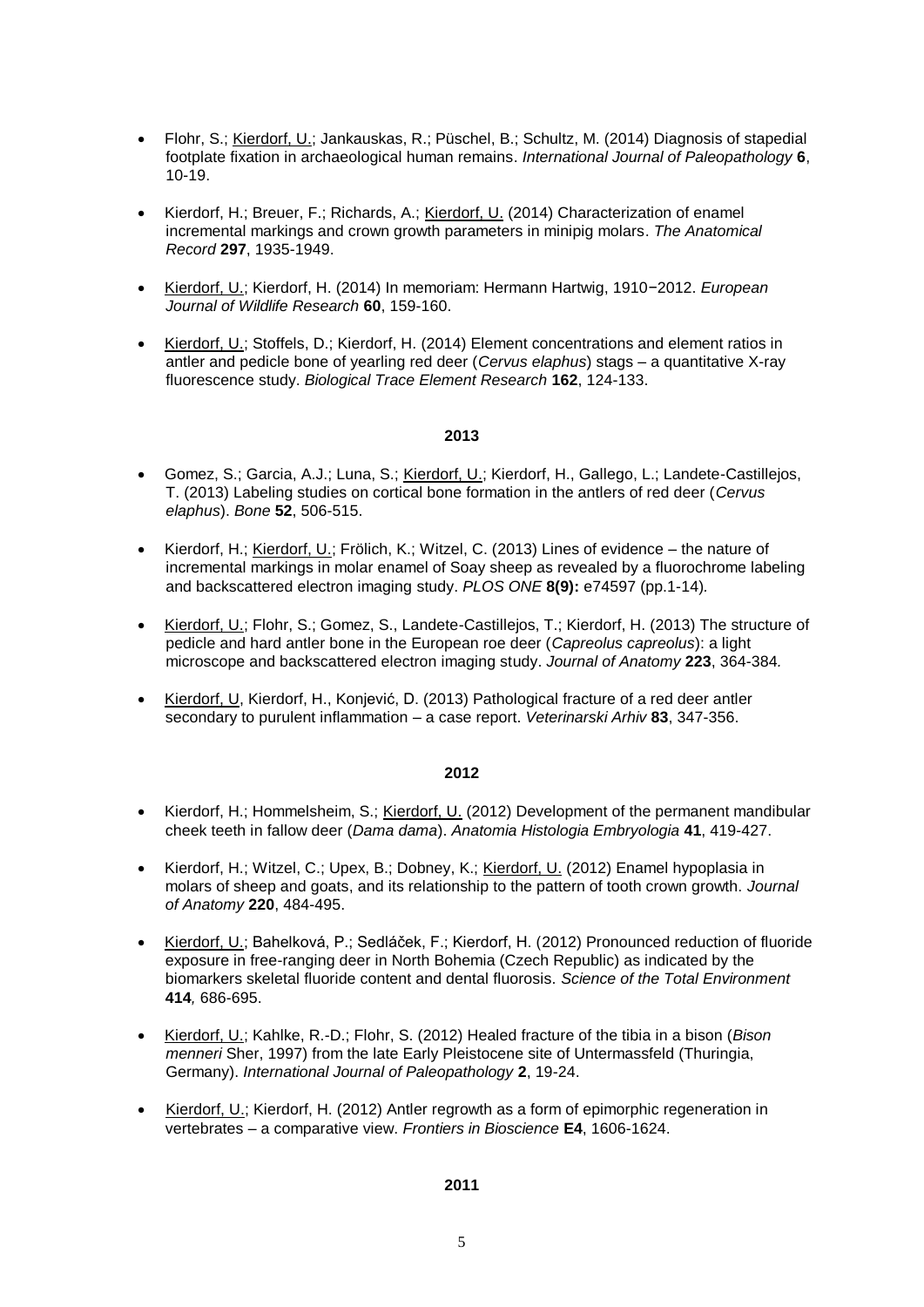- Flohr, S.; Kierdorf, U. (2011) Morphometrische Analyse menschlicher Gehörknöchelchen Interobserver-Fehler und biologische Variabilität. *Beiträge zur Archäozoologie und Prähistorischen Anthropologie* **VIII**, pp. 187-200.
- Kierdorf, U. (2011) How many mandibles in a mammal? A note on terminology. *Anatomia Histologia Embryologia* **40**, 107-111.
- Kierdorf, U.; Kierdorf, H. (2011) Deer antlers A model of mammalian appendage regeneration: an extensive review. *Gerontology* **57**, 53-65.
- Richter, H.; Kierdorf, U.; Richards, A.; Melcher, F.; Kierdorf, H. (2011) Fluoride concentration in dentine as a biomarker of fluoride intake in European roe deer (*Capreolus capreolus*) – an electron-microprobe study. *Archives of Oral Biology* **56**, 785-792.

- Flohr, S.; Leckelt, J.; Kierdorf, U.; Kierdorf, H. (2010) How reproducibly can human ear ossicles be measured? A study of interobserver error. *The Anatomical Record* **293**, 2094- 2106.
- Richter, H.; Kierdorf, U.; Richards, A.; Kierdorf, H. (2010) Dentin abnormalities in cheek teeth of wild red deer and roe deer from a fluoride-polluted area in Central Europe. *Annals of Anatomy* **192**, 86-95.
- Richter, H.; Kierdorf, H.; Kierdorf, U.; Clemen, G.; Greven, H. (2010) A microscopic and microanalytical study (Fe, Ca) of the teeth of the larval and juvenile axolotl (*Ambystoma mexicanum*, Urodela). *Vertebrate Zoology* **60**, 27-35.

- Flohr, S.; Kierdorf, U.; Schultz, M. (2009) Differential diagnosis of mastoid hypocellularity in human skeletal remains. *American Journal of Physical Anthropology* **140**, 442-453.
- Flohr, S.; Kierdorf, U.; Schultz, M. (2009) Differenzialdiagnose an hypozellulären menschlichen Warzenfortsätzen – ein Beitrag zur Paläopathologie. *Beiträge zur Archäozoologie und Prähistorischen Anthropologie* **VII**, pp. 113-122.
- Greve, W.; Kierdorf, H.; Kierdorf, U. (2009) The Akela-effect Is there an evolutionary benefit from senators in mammals? *Bioscience Hypotheses* **2**, 213-216*.*
- Kierdorf, H.; Kierdorf, U., Witzel, C.; Intoh, M.; Dobney, K. (2009) Developmental defects and postmortem changes in archaeological pig teeth from Fais Island, Micronesia. *Journal of Archaeological Science* **36**, 1637-1646.
- Kierdorf, U.; Li, C.; Price, J.S. (2009) Improbable appendages: deer antler renewal as a unique case of mammalian regeneration. *Seminars in Cell and Developmental Biology* **20**, 535-542.
- Konjević, D.; Kierdorf, U.; Njemirovskij, V.; Janicki, Z.; Slavica, A.; Severin, K. (2009) Patologija kljova vepra: pregled dosadasnjih spoznaja I modela reparacije (Wild boar tusk pathology: an overview of the current knowledge and models of reparation). *Sumarski List*  **133**, 319-326.
- Lazar, P.; Konjević, D.; Kierdorf, U.; Njemirovskij, V.; Čurlik, J.; Grubešić, M. (2009) Traumatic injury to the incisive bones and maxillary dentition in a male gray wolf (*Canis lupus* L.) from Slovakia. *European Journal of Wildlife Research* **55**, 85-89.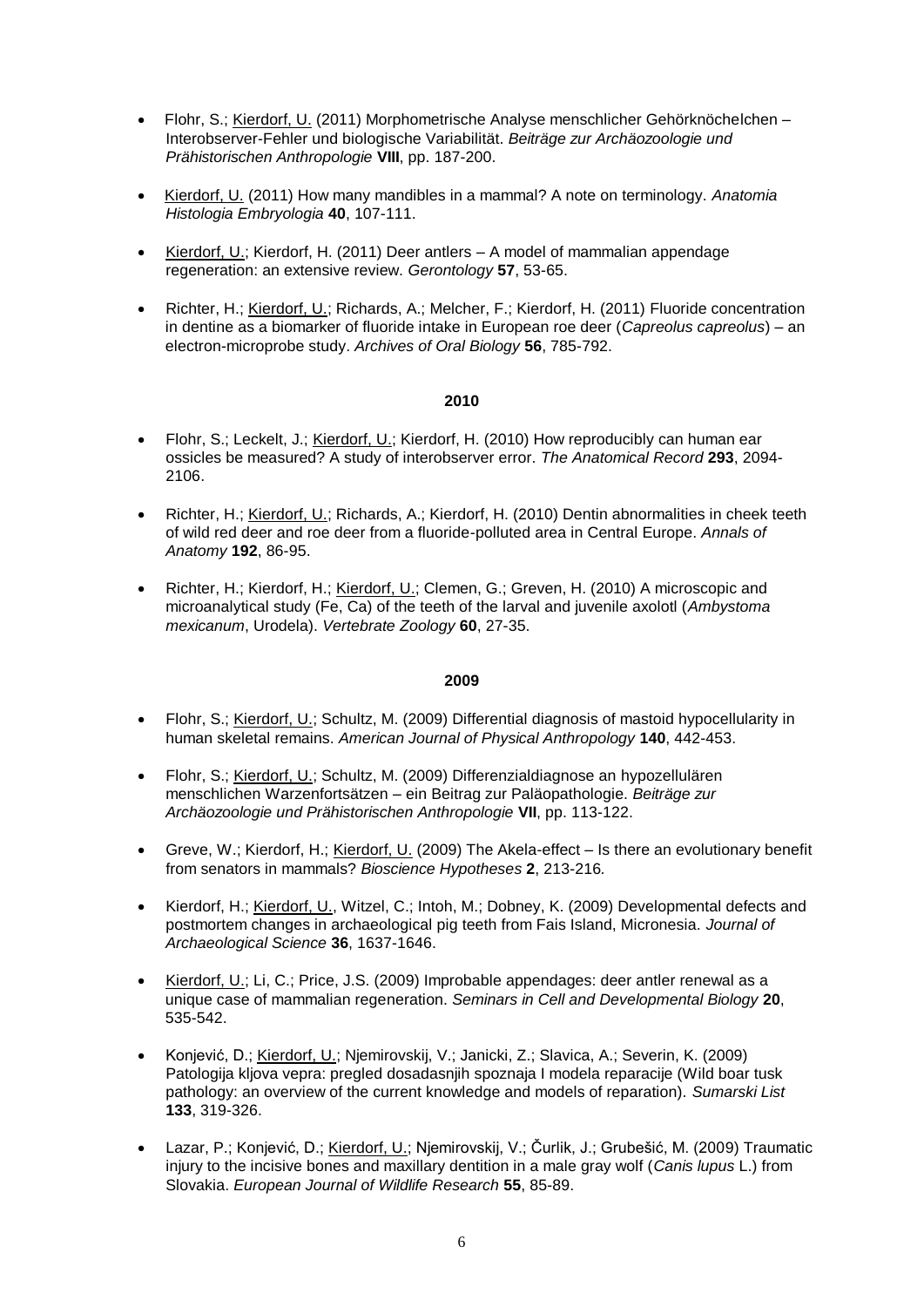Pokorny, B.; Jelenko, I.; Kierdorf, U.; Kierdorf, H. (2009) Roe deer antlers as historical bioindicators of lead pollution in the vicinity of a lead smelter, Slovenia. *Water, Air, and Soil Pollution* **203**, 317-324.

# **2008**

- Kierdorf, H.; Åberg, G.; Kierdorf, U. (2008) Lead concentrations and lead and strontium stable-isotope ratios in teeth of European roe deer (*Capreolus capreolus*). *European Journal of Wildlife Research* **54**, 313-319*.*
- Konjević, D.; Kierdorf, U.; Janicki, Z.; Slavica, A.; Severin, K. (2008) Jelen fratar jedinstvena pojava u jelena običnoga (Red deer hummel – a unique feature in a red deer stag). *Sumarski List* **132**, 171-175.
- Rolf, H.J.; Kierdorf, U.; Kierdorf, H.; Schulz, J.; Seymour, N.; Schliephake, H.; Napp, J.; Niebert, S.; Wölfel, H.; Wiese, K.G. (2008) Localization and characterization of Stro-1<sup>+</sup> cells in the deer pedicle and regenerating antler. *PLOS ONE* **3(4)**: e2064 (pp. 1-11).
- Witzel, C.; Kierdorf, U.; Schultz, M.; Kierdorf, H. (2008) Insights from the inside: histological analysis of abnormal enamel microstructure associated with hypoplastic enamel defects in human teeth. *American Journal of Physical Anthropology* **136**, 400-414.

#### **2007**

- Encarnação, J.A.; Kierdorf, U.; Wolters, V. (2007) Do mating roosts of Daubenton's bats (*Myotis daubentonii*) exist at summer sites? *Myotis* **43**, 31-39.
- Kierdorf, H.; Kierdorf, U. (2007) The histopathology of fluorotic dental enamel of wild boar and domestic pigs. In: Albarella, U.; Dobney, K.; Ervynck; A., Rowley-Conwy, P. (eds.) Pigs and humans: 10,000 years of interaction, Oxford University Press, Oxford, 255-268.
- Kierdorf, U.; Kahlke, R.-D.; Egerer, U. (2007) Obere Eckzähne des Europäischen Rehs *Capreolus capreolus* L. (Cervidae, Mammalia) aus ontogenetischer und phylogenetischer Sicht. Terra praehistorica, Festschrift für Klaus-Dieter Jäger zum 70. Geburtstag. *Beiträge zur Ur- und Frühgeschichte Mitteleuropas* **48**, pp. 111-115.
- Kierdorf, U.; Kierdorf, H.; Szuwart, T. (2007) Deer antler regeneration: cells, concepts, and controversies. *Journal of Morphology* **268**, 726-738.

- Encarnação, J.; Kierdorf, U.; Ekschmitt, K.; Wolters, V. (2006) Physical and reproductive maturation in male Daubenton's bats (*Myotis daubentonii*). *Journal of Mammalogy* **87**, 93-96.
- Encarnação, J.A.; Kierdorf, U.; Wolters, V. (2006) Seasonal variation in nocturnal activity of male Daubenton's bats, *Myotis daubentonii* (Chiroptera: Vespertilionidae). *Folia Zoologica* **55**, 237-246
- Encarnação, J.A.; Kierdorf, U.; Wolters, V. (2006) Effects on season and age on body mass and reproductive condition in male Daubenton's bats (*Myotis daubentonii*). *Veterinarski Arhiv*  **76 (Suppl.)**, S239-S249.
- Kierdorf, H.; Zeiler, J.; Kierdorf, U. (2006) Problems and pitfalls in the diagnosis of linear enamel hypoplasia in cheek teeth of cattle. *Journal of Archaeological Science* **33**, 1690-1695.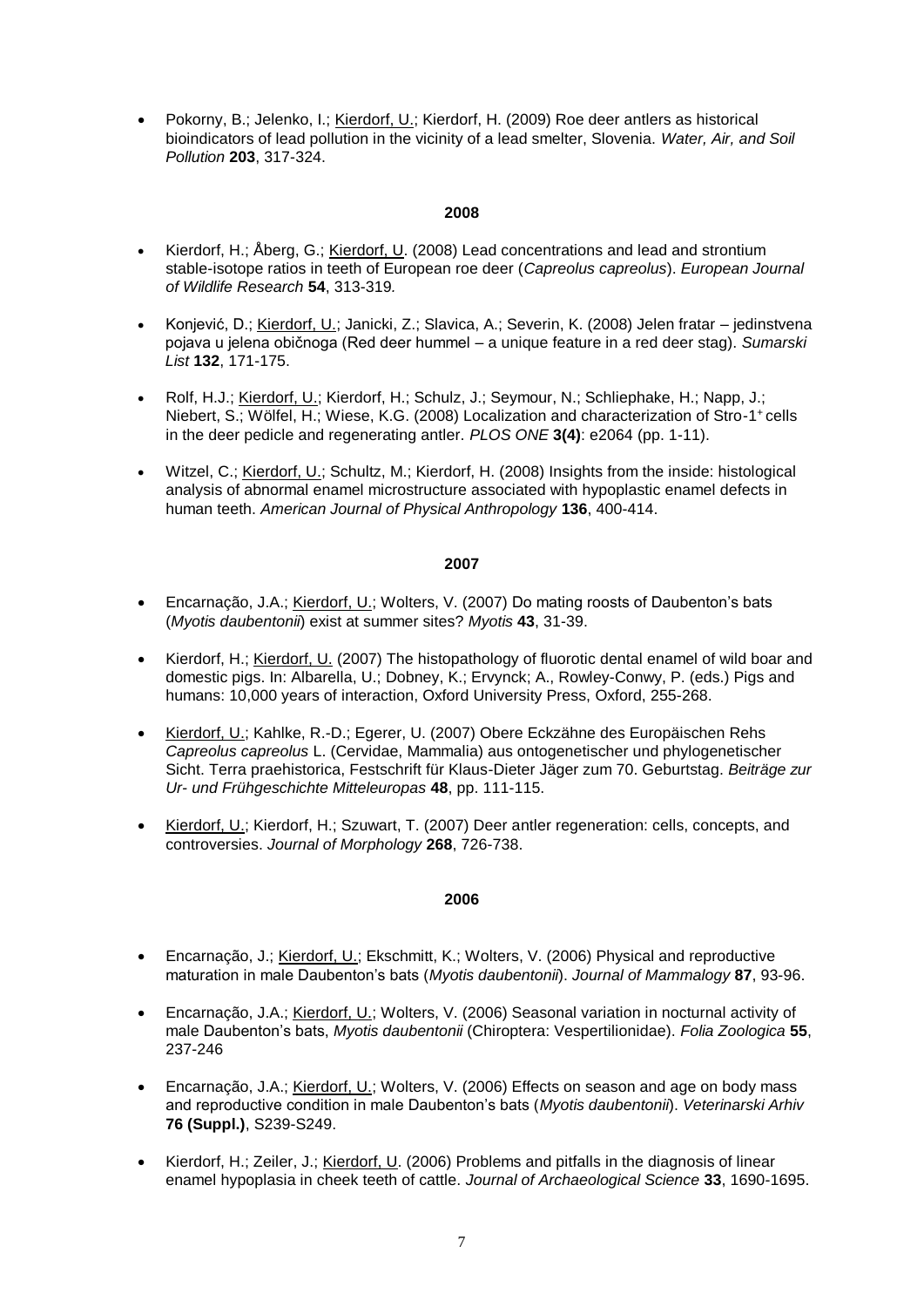- Kierdorf, U.; Kierdorf, H (2006) Roe and red deer antlers as bioindicators of pollution of deer habitats by lead and fluoride. V*eterinarski Arhiv* **76 (Suppl.)**, S117-S129.
- Kierdorf, U.; Kierdorf, H; Konjević, D.; Lazar, P. (2006) Remarks on cranial lesions in the European polecat (*Mustela putorius*) caused by helminth parasites. *Veterinarski Arhiv* **76 (Suppl.)**, S101-S109.
- Konjević, D.; Kierdorf, U.; Manojlović, L.; Severin, K.; Janicki, Z.; Slavica, A.; Reindl, B.; Pivac, I. (2006) The spectrum of tusk pathology in wild boar (*Sus scrofa* L.) from Croatia. *Veterinarski Arhiv* **76 (Suppl.)**, S91-S100.
- Witzel, C.; Kierdorf, U.; Dobney, K.; Ervynck, A.; Van Poucke, S.; Kierdorf, H. (2006) Reconstructing impairment of secretory ameloblast function in porcine teeth by analysis of morphological alterations in dental enamel. *Journal of Anatomy* **209**, 93-110.
- Zemek, F.; Herman, M.; Kierdorf, H.; Kierdorf, U.; Sedlacek, F. (2006) Spatial distribution of dental fluorosis in roe deer (*Capreolus capreolus*) from North Bohemia (Czech Republic) and its relationships with environmental factors. *Science of theTotal Environment* **370**, 491-505.

- Encarnação, J.; Dietz, M.; Holweg, D.; Jasnoch, U.; Kierdorf, U.; Wolters, V. (2005) Quartierwahl von Wasserfledermäusen (*Myotis daubentonii*) im Sommerlebensraum: Erste Ergebnisse einer GIS-basierten Analyse. *Nyctalus* (NF) **10**, 49-60.
- Encarnação, J.A.; Kierdorf, U., Holweg, D.; Jasnoch, U.; Wolters, V. (2005) Sex-related differences in roost-site selection by Daubenton's bats (*Myotis daubentonii*) during the nursery period. *Mammal Review* **35**, 285-294.
- Kahlke, R.-D.; Kierdorf, U. (2005) Diabetes im Fossilbefund? *Natur und Museum* 135, 280- 281.
- Kierdorf, H.; Kierdorf, U.; Witzel, C. (2005) Deposition of cellular cementum onto hypoplastic enamel of fluorotic teeth in wild boars (*Sus scrofa* L.). *Anatomy and Embryology* **209**, 281- 286.
- Kierdorf, U.; Kierdorf, H. (2005) Antlers as biomonitors of environmental pollution by lead and fluoride: A review. *European Journal of Wildlife Research* **51**, 137-150.

- Encarnação, J.; Dietz, M.; Kierdorf, U. (2004) Reproductive condition and activity pattern of male Daubenton's bats (*Myotis daubentonii*) in the summer habitat. *Mammalian Biology* **69**, 163-172.
- Encarnação, J.; Dietz, M.; Kierdorf, U., Wolters, V. (2004) Body mass changes of male Daubenton's bats (*Myotis daubentonii*) during the seasonal activity period. *Mammalia* **68**, 291-297.
- Kierdorf, H.; Kierdorf, U. (2004) The use of antlers to monitor temporal variation in environmental lead levels: a case study from an industrialized area in Germany. *European Journal of Wildlife Research* **50**, 62-66.
- Kierdorf, H.; Kierdorf, U.; Richards, A.; Josephsen, K. (2004) Fluoride-induced alterations of enamel structure: an experimental study in the miniature pig. *Anatomy and Embryology* **207**, 463-474.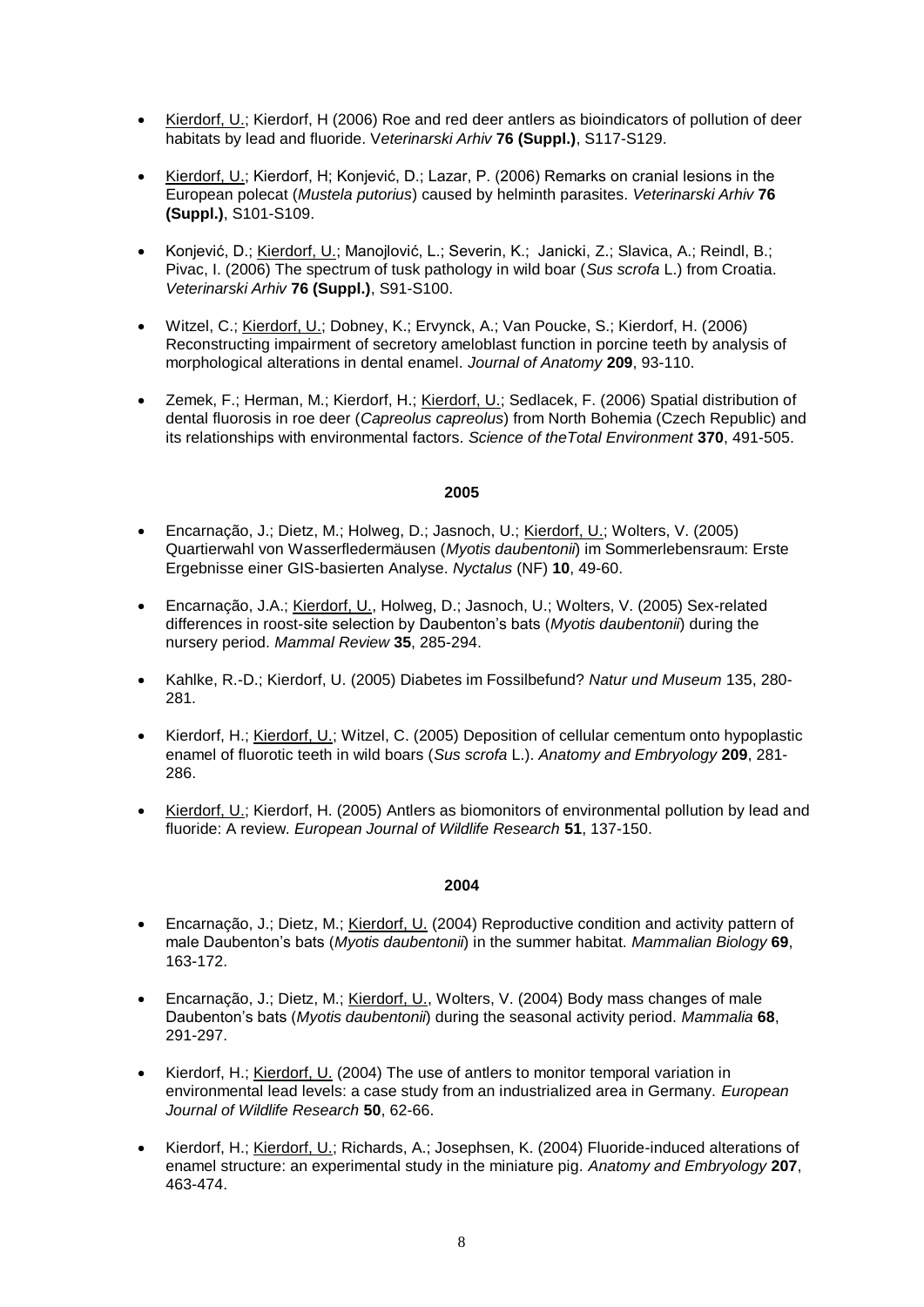- Kierdorf, U.; Kahlke, R.-D. (2004). Pathological findings on remains of *Hippopotamus amphibius antiquus* Desmarest, 1822 (Hippopotamidae, Mammalia) from the late Lower Pleistocene site of Untermaßfeld. In: Maul, L.C.; Kahlke, R.-D. (eds.) Late Neogene and Quaternary biodiversity and evolution: Regional developments and interregional correlations. *Terra Nostra* **2004/2**, pp.137-138.
- Kierdorf, U.; Kierdorf, H. (2004) Bone formation in antlers. In: Suttie, J.M.; Haines, S.R., Li, C. (eds.) Advances in antler science and product technology, Proceedings 2nd ASPT-Symposium, Queenstown, New Zealand, pp. 55-63.
- Kierdorf, U.; Kierdorf, H., Schultz, M., Rolf-H.J. (2004) Histological structure of antlers in castrated male fallow deer (*Dama dama*). *The Anatomical Record* **281A**, 1352-1362.
- Kierdorf, U.; Konjević, D.; Janicki, Z.; Slavica, A., Keros, T.; Čurlik, J. (2004) Tusk abnormalities in wild boar (*Sus scrofa* L.). *European Journal of Wildlife Research* **50**, 48-52.
- Kierdorf, U.; Konjević, D.; Lazar, P.; Šehić, M.; Grubešić, M. (2004) Malposition and loss of the left mandibular permanent canine in a male wild boar (*Sus scrofa* L.). *European Journal of Wildlife Research* **50**, 213-215.
- Kierdorf, U.; Lutz, W.; Kierdorf, H (2004) Pedicle and antler fusion and double-head formation in a sika stag (*Cervus nippon*). *European Journal of Wildlife Research* **50**, 121-126.
- Konjević, D.; Kierdorf, U.; Verstraete, F.J.M.; Janicki, Z.; Slavica, A.; Keros, T.; Severin, K. (2004) Malformation of the permanent maxillary canine after dental infraction in a wild boar (*Sus scrofa* L.). *Journal of Zoo and Wildlife Medicine* **35**, 403-405.

- Encarnação, J.; Dietz, M.; Kierdorf, U., Wolters, V. (2003) Zur Entwicklung der Körpermasse männlicher Wasserfledermäuse (*Myotis daubentonii*) im Sommerlebensraum - Erste Ergebnisse einer Langzeitstudie. *Säugetierkundliche Informationen* **5**, 299-304.
- Kierdorf, H.; Kierdorf, U. (2003) Abnormal lower tusks in a male wild boar (*Sus scrofa* L.). *European Journal of Wildlife Research* **49**,150-155.
- Kierdorf, U.; Kierdorf, H. (2003) Temporal variation of fluoride concentration in antlers of roe deer (*Capreolus capreolus*) living in an area exposed to emissions from iron and steel industry, 1948-2000. *Chemosphere* **52**, 1677-1681.
- Kierdorf, U.; Stoffels, E.; Stoffels, D.; Kierdorf, H.; Szuwart, T.; Clemen, G. (2003) Histological studies of bone formation during pedicle restoration and early antler regeneration in roe deer and fallow deer. *The Anatomical Record* **273A**, 741-751.

- Encarnação, J.; Dietz, M.; Kierdorf, U. (2002) Zur Mobilität männlicher Wasserfledermäuse (*Myotis daubentonii* Kuhl 1819) im Sommer. *Myotis* **40**, 19-31.
- Kierdorf, H.; Kierdorf, U. (2002) Reconstruction of a decline of ambient lead levels in the Ruhr area (Germany) by studying lead concentrations in antlers of roe deer (*Capreolus capreolus*). *Science of the Total Environment* **296**, 153-158.
- Kierdorf, U., Kierdorf, H. (2002) Pedicle and first antler development in deer: anatomical, histological and developmental aspects. *European Journal of Wildlife Research* **48**, 22-34.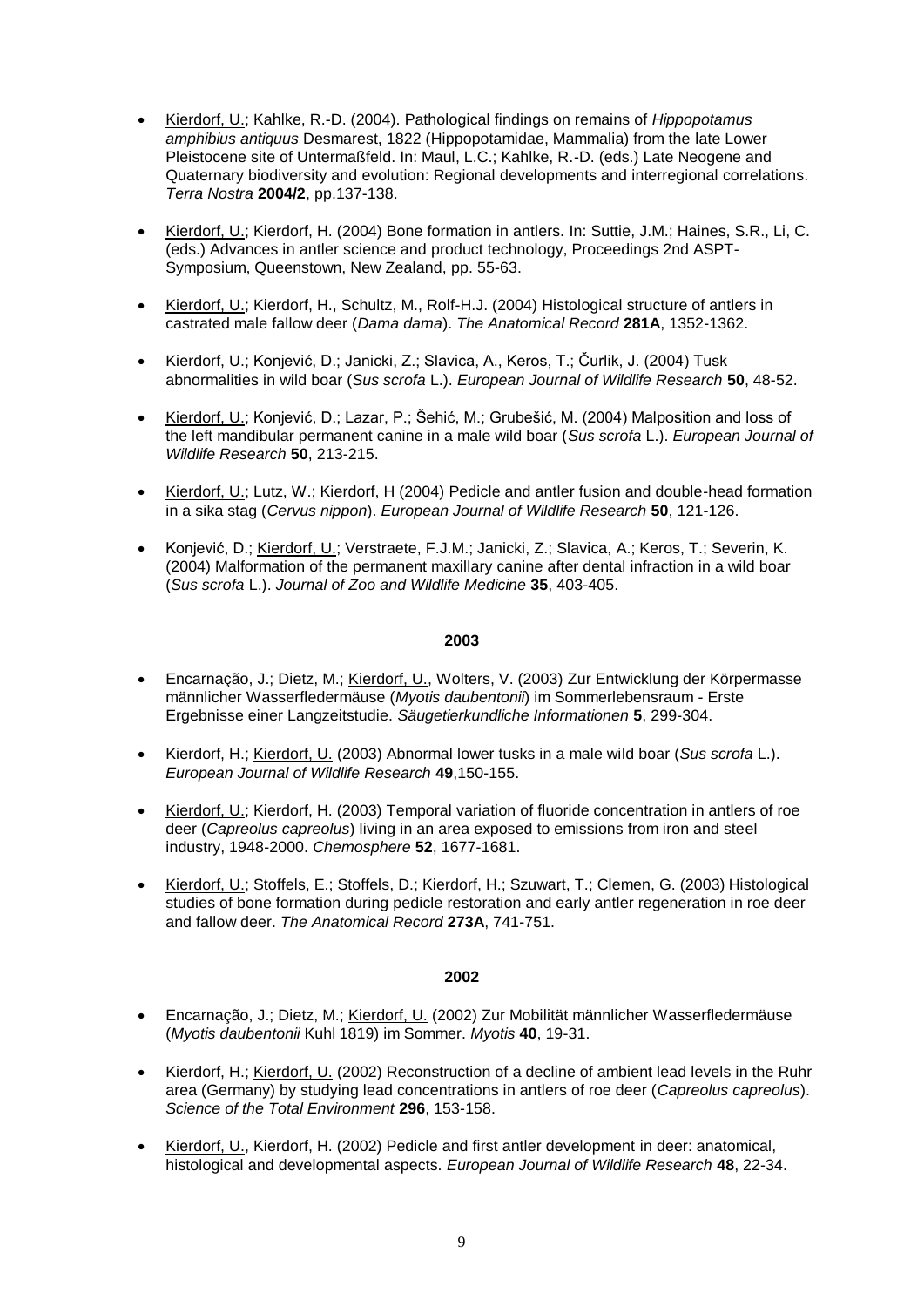- Kierdorf, U., Kierdorf, H. (2002) Assessing regional variation of environmental fluoride concentrations in western Germany by analysis of antler fluoride content in roe deer (*Capreolus capreolus*). *Archives of Environmental Contamination and Toxicology* **42**, 99-104.
- Kierdorf, U.; Kierdorf, H. (2002) Supernumerary incisiform tooth in a red deer (*Cervus elaphus*  L.). *European Journal of Wildlife Research* **48**, 276-280.
- Szuwart, T., Kierdorf, H., Kierdorf, U., Clemen, G. (2002) Histochemical and ultrastructural studies on osteoclastic cells during antler formation in fallow deer (*Dama dama*). *The Anatomical Record* **268**, 66-72.

- Bartoš, L.; Kierdorf, U.; Siler, J.; Bubenik, G.A. (2001) Spontaneous mineralization, partial velvet shedding and antler sequestration in castrated fallow deer bucks (*Dama dama*). In: Sim, J. S.; Sunwoo, H. H.; Hudson, R. J.; Jeon, B. T. (eds.) Antler science and product technology. ASPTRC, Edmonton, pp. 87-95.
- Kierdorf, H.; Kierdorf, U. (2001) The role of the antlerogenic periosteum for pedicle and antler formation in deer. In: Sim, J. S.; Sunwoo, H. H.; Hudson, R. J.; Jeon, B. T. (eds.) Antler science and product technology. ASPTRC, Edmonton, pp. 33-51.
- Kierdorf, H.; Kierdorf, U. (2001) Rekonstruktion zeitlicher Trends der Umweltbelastung mit Fluor und Blei im Raum Iserlohn/Hemer (Märkischer Kreis, Deutschland) anhand der Analyse von Rehgeweihen. *Zeitschrift für Jagdwissenschaft* **47**, 201-210.
- Kierdorf, U. (2001) Extreme premolar rotation in red deer (*Cervus elaphus* L.) and roe deer (*Capreolus capreolus* L.). *Zeitschrift für Jagdwissenschaft* **47**, 232-237.
- Kierdorf, U., Kierdorf, H. (2001) Fluoride concentrations in antler bone of roe deer *Capreolus capreolus*) indicate decreasing fluoride pollution in an industrialized area of western Germany. *Environmental Toxicology and Chemistry* **20**, 1507-1510.
- Kierdorf, U.; Kierdorf, H.; Lutz, W. (2001) Rekonstruktion der Umweltgeschichte. Fluorid- und Bleigehalt in Geweihen von Reh und Rothirsch. LÖBF-Jahresbericht 2000, pp. 69-76.
- Kierdorf, U.; Kierdorf, H.; Wolters, V. (2001) Wirkungen auf Wildtiere. In: Guderian, R. (Hrsg.) Handbuch der Umweltveränderungen und Ökotoxikologie, Bd. 2B, Terrestrische Ökosysteme, 4. Schadstoffwirkungen auf Tiere. Springer-Verlag, Berlin, pp. 458-480.
- Kierdorf, U.; Kierdorf, H. (2001) Unilateral antler growth in a red deer stag (*Cervus elaphus*). *Zeitschrift für Jagdwissenschaft* **47**, 275-279.
- Sedlacek, F.; Zemek, F.; Herman, M.; Kierdorf, H.; Kierdorf, U. (2001) Fluoride load on ecosystems in western part of Krusne Hory mts. determined by bioindication. *Ekologia (Bratisl.)* **20**, 70-79.

- Appleton, J.; Chesters, J.; Kierdorf, U.; Kierdorf, H. (2000) Changes in the structure of dentine from cheek teeth of deer chronically exposed to high levels of environmental fluoride. *Cells Tissues Organs* **167**, 266-272.
- Bartoš, L.; Schams, D.; Kierdorf, U.; Bubenik, G.; Fischer, K., Siler, J.; Losos, M. (2000) Cyproterone acetate reduced antler growth in surgically castrated fallow deer (*Dama dama*). *Journal of Endocrinology* **164**, 87-95.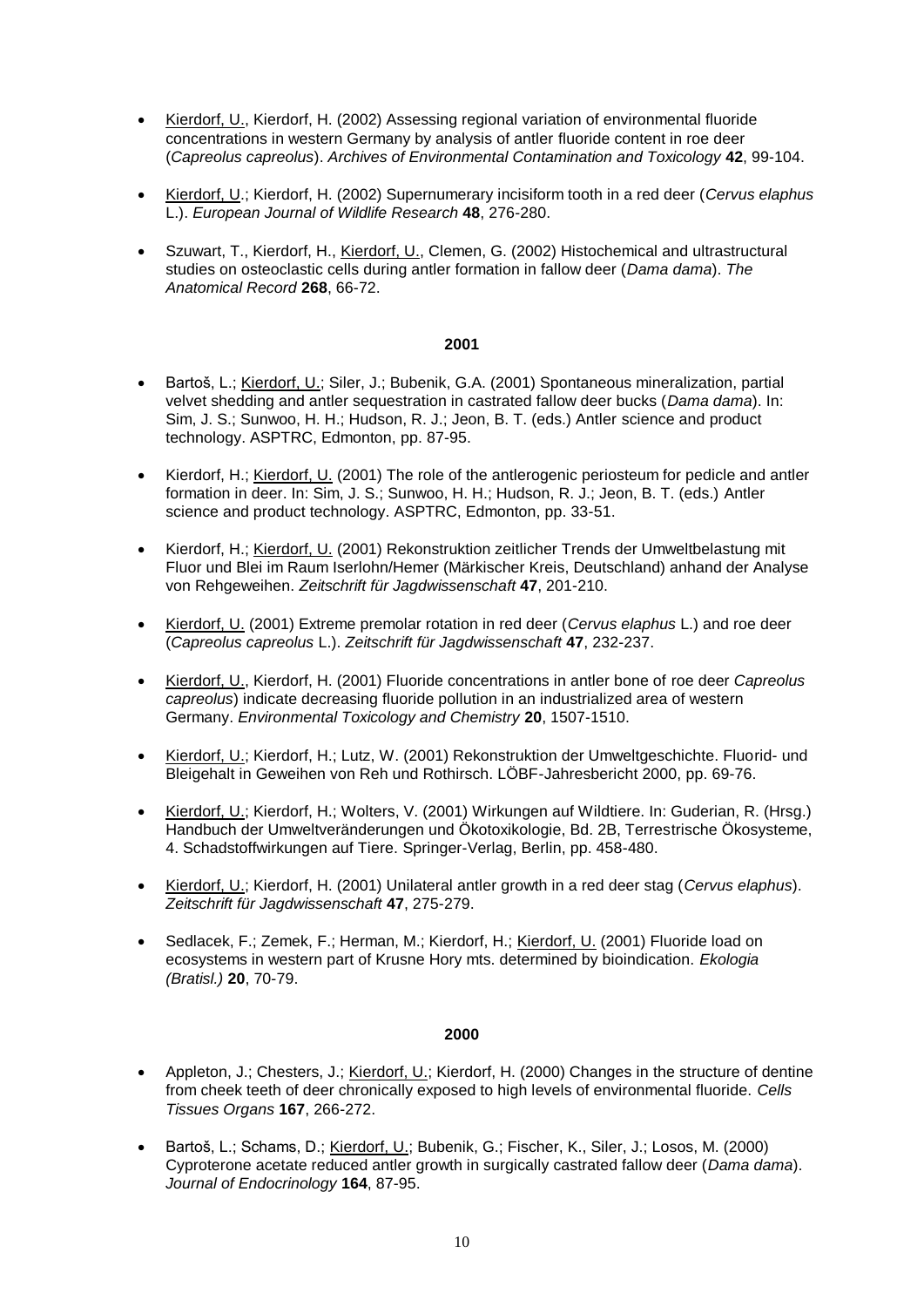- Kierdorf, H.; Kierdorf, U. (2000) Roe deer antlers as monitoring units for assessing temporal changes in environmental pollution by fluoride and lead in a German forest area over a 67 year period. *Archives of Environmental Contamination and Toxicology* **39**, 1-6.
- Kierdorf, H.; Kierdorf, U.; Richards, A.; Sedlacek, F. (2000) Disturbed enamel formation in wild boars (*Sus scrofa* L.) from fluoride polluted areas in Central Europe. *The Anatomical Record* **259**, 12-24.
- Kierdorf, H.; Kierdorf, U. (2000) Vergleichende Untersuchungen zum Bleigehalt von Rehgeweihen aus verschiedenen Regionen Nordrhein-Westfalens (Deutschland) im Zeitraum 1990 - 1999. *Zeitschrift für Jagdwissenschaft* **46**, 270-278.
- Kierdorf, U. (2000) Interfrontalknochen bei einem Rothirsch (*Cervus elaphus* L.). *Zeitschrift für Jagdwissenschaft* **46**, 114-116.
- Kierdorf, U., Kierdorf, H. (2000) Delayed ectopic antler growth and formation of a doublehead antler in the metacarpal region of a fallow buck (*Dama dama* L.) following transplantation of antlerogenic periosteum. *Annals of Anatomy* **182**, 365-370.
- Kierdorf, U.; Kierdorf, H. (2000) The fluoride content of antlers as an indicator of fluoride exposure in red deer (*Cervus elaphus*): a historical biomonitoring study. *Archives of Environmental Contamination and Toxicology* **38**, 121-127.
- Kierdorf, U.; Kierdorf, H. (2000) Comparative analysis of dental fluorosis in roe deer (*Capreolus capreolus*) and red deer (*Cervus elaphus*): Interdental variation and species differences. *Journal of Zoology* **250**, 87-93.
- Kierdorf, U.; Kierdorf, H. (2000) Temporal and geographical variation in skeletal fluoride content of roe deer (*Capreolus capreolus*) from industrialized areas in Germany. *Comparative Biochemistry and Physiology C* **126**, 61-68.
- Kierdorf, U.; Kierdorf, H.; Boyde, A. (2000) Structure and mineralisation density of antler and pedicle bone in red deer (*Cervus elaphus* L.) exposed to different levels of environmental fluoride: a quantitative backscattered electron imaging study. *Journal of Anatomy* **196**, 71-83.

- Kierdorf, H. Kierdorf, U. (1999) Reduction of fluoride deposition in the vicinity of a brown coalfired power plant as indicated by bone fluoride concentrations of roe deer (*Capreolus capreolus*). *Bulletin of Environmental Contamination and Toxicology* **63**, 473-477.
- Kierdorf, H.; Kierdorf, U. (1999) Bleigehalte in Rothirschgeweihen aus Nordrhein-Westfalen: Ein Beitrag zum historischen Biomonitoring. *Zeitschrift für Jagdwissenschaft* **45**, 96-106.
- Kierdorf, H.; Kierdorf, U.; Sedlacek, F. (1999) Monitoring regional fluoride pollution in the Saxonian Ore mountains (Germany) using the biomarker dental fluorosis in roe deer (*Capreolus capreolus* L.). *Science of the Total Environment* **232**, 159-168.
- Kierdorf, U.; Bartoš L. (1999) Treatment of the growing pedicle with retinoic acid increased the size of first antlers in fallow deer (*Dama dama*). *Comparative Biochemistry and Physiology C* **124**, 7-9.
- Kierdorf, U.; Kierdorf, H. (1999) Dental fluorosis in wild deer: its use as a biomarker of increased fluoride exposure. *Environmental Monitoring and Assessment* **57**, 265-275.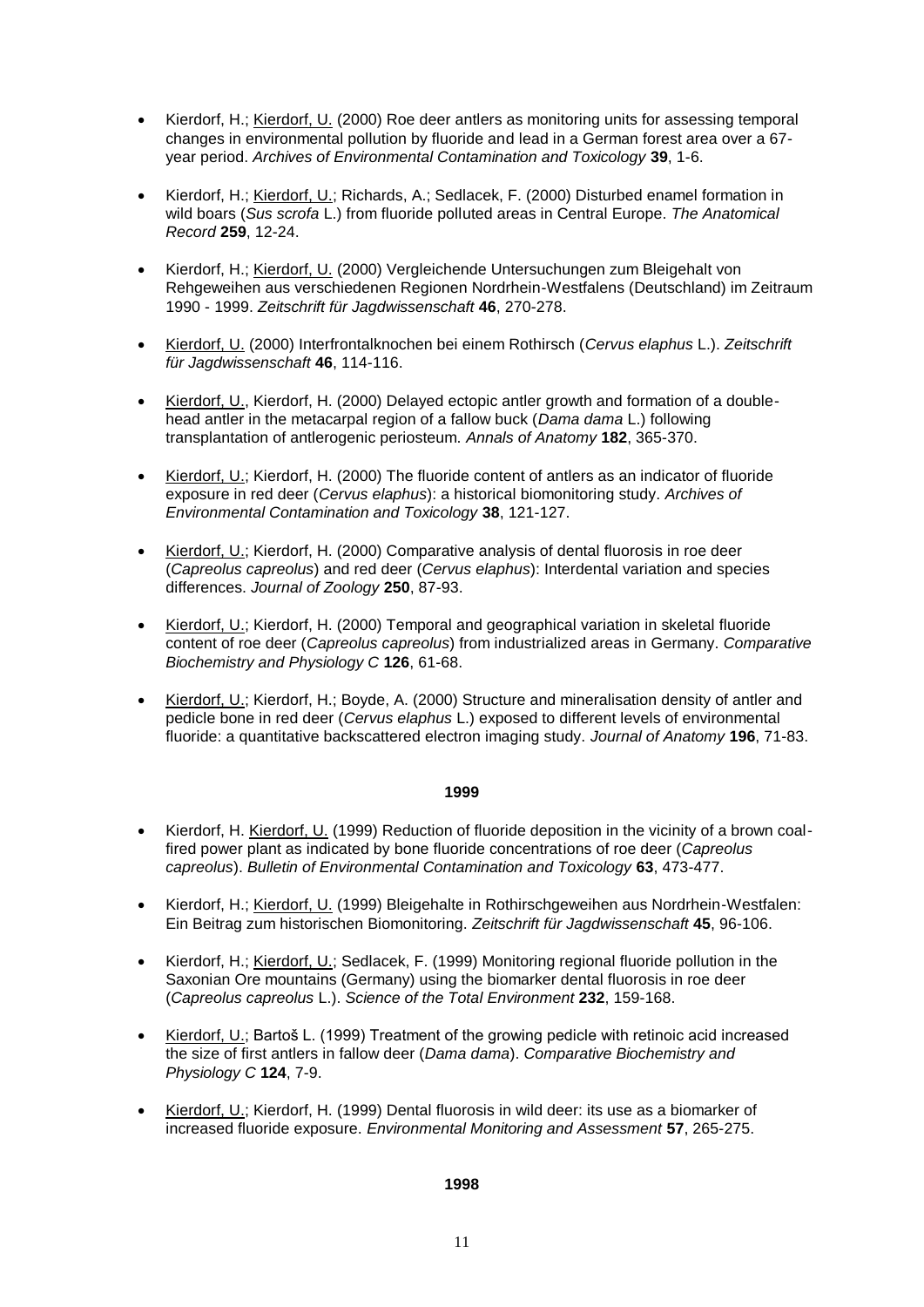- Kierdorf, H.; Kierdorf, U. (1998) Wiederholte zweimalige Geweihbildung innerhalb eines Jahres bei einem freilebenden Rothirsch (*Cervus elaphus* L.). *Zeitschrift für Jagdwissenschaft* **44**, 178-183
- Kierdorf, U.; Kahlke, R.-D. (1998) Osteochondrosis intervertebralis und Spondylosis deformans bei einem Braunbären (*Ursus arctos*) aus dem Pleistozän von Weimar-Taubach (Thüringen, Deutschland). *Beiträge zur Geologie von Thüringen* **NF 5**, 101-113.
- Kierdorf, U.; Kierdorf, H. (1998) Effects of retinoic acid on pedicle and first antler growth in a fallow buck (*Dama dama* L.). *Annals of Anatomy* **180**, 373-375.
- Kierdorf, U.; Kierdorf, H. (1998) Studies on the parietal region of the cervid skull III. On the occurrence of an interparietal in *Cervus*. *Anatomia Histologia Embryologia* **27**, 193-196.
- Schultz, M.; Carli-Thiele, P.; Schmidt-Schultz, T.H.; Kierdorf, U.; Kierdorf, H.; Teegen, W.-R., Kreutz, K. (1998) Enamel hypoplasias in archaeological skeletal remains. In: Alt, K.W.; Rösing, F.W.; Teschler-Nicola, M. (eds.) Dental anthropology. Fundamentals, limits and prospects, pp. 293-311. Springer-Verlag, Wien, New York.
- Schultz, M.; Kierdorf, U.; Sedlacek, F.; Kierdorf, H. (1998) Pathological bone changes in the mandibles of wild red deer (*Cervus elaphus* L.) exposed to high environmental levels of fluoride. *Journal of Anatomy* **193**, 431-442.
- Szuwart T.; Kierdorf, H.; Kierdorf, U.; Clemen, G. (1998) Ultrastructural aspects of cartilage formation, mineralization, and degeneration during primary antler growth in fallow deer (*Dama dama*). *Annals of Anatomy* **180**, 501-510.

- Kahlke, R.-D.; Kierdorf, U. (1997) Diffuse idiopathische skelettale Hyperostose bei einem Bären (*Ursus* sp.) aus dem Unterpleistozän von Untermaßfeld bei Meiningen (Südthüringen, Deutschland). *Quartär* **47/48**, 159-175.
- Kierdorf, H.; Kierdorf, U. (1997) Disturbances of the secretory stage of amelogenesis in fluorosed deer teeth: a scanning electron-microscopic study. *Cell and Tissue Research* **289**, 125-135.
- Kierdorf, H.; Kierdorf, U. (1997) Beidseitig ausgebildete mandibulare Distomolaren bei einem Rothirsch (*Cervus elaphus* L.). *Zeitschrift für Jagdwissenschaft* **43**, 207-210.
- Kierdorf, H.; Kierdorf, U.; Boyde, A. (1997) A quantitative backscattered electron imaging study of hypomineralization and hypoplasia in fluorosed dental enamel of deer. *Annals of Anatomy* **179**, 405-412.
- Kierdorf, U.; Becher, J. (1997) Mineralization and wear of mandibular first molars in red deer (*Cervus elaphus*) of known age. *Journal of Zoology* **241**, 135-143.
- Kierdorf, U.; Richards, A.; Sedlacek, F.; Kierdorf, H. (1997) Fluoride content and mineralization of red deer (*Cervus elaphus*) antlers and pedicles from fluoride polluted and uncontaminated regions. *Archives of Environmental Contamination and Toxicology* **32**, 222- 227.

# **1996**

 Kierdorf, H.; Kierdorf, U.; Sedlacek, F. (1996) Biomonitoring der Fluoridbelastung des Lebensraumes von Wildwiederkäuern aus Immissionsgebieten Nordböhmens (Tschechische Republik). *Zeitschrift für Jagdwissenschaft* **42**, 41-52.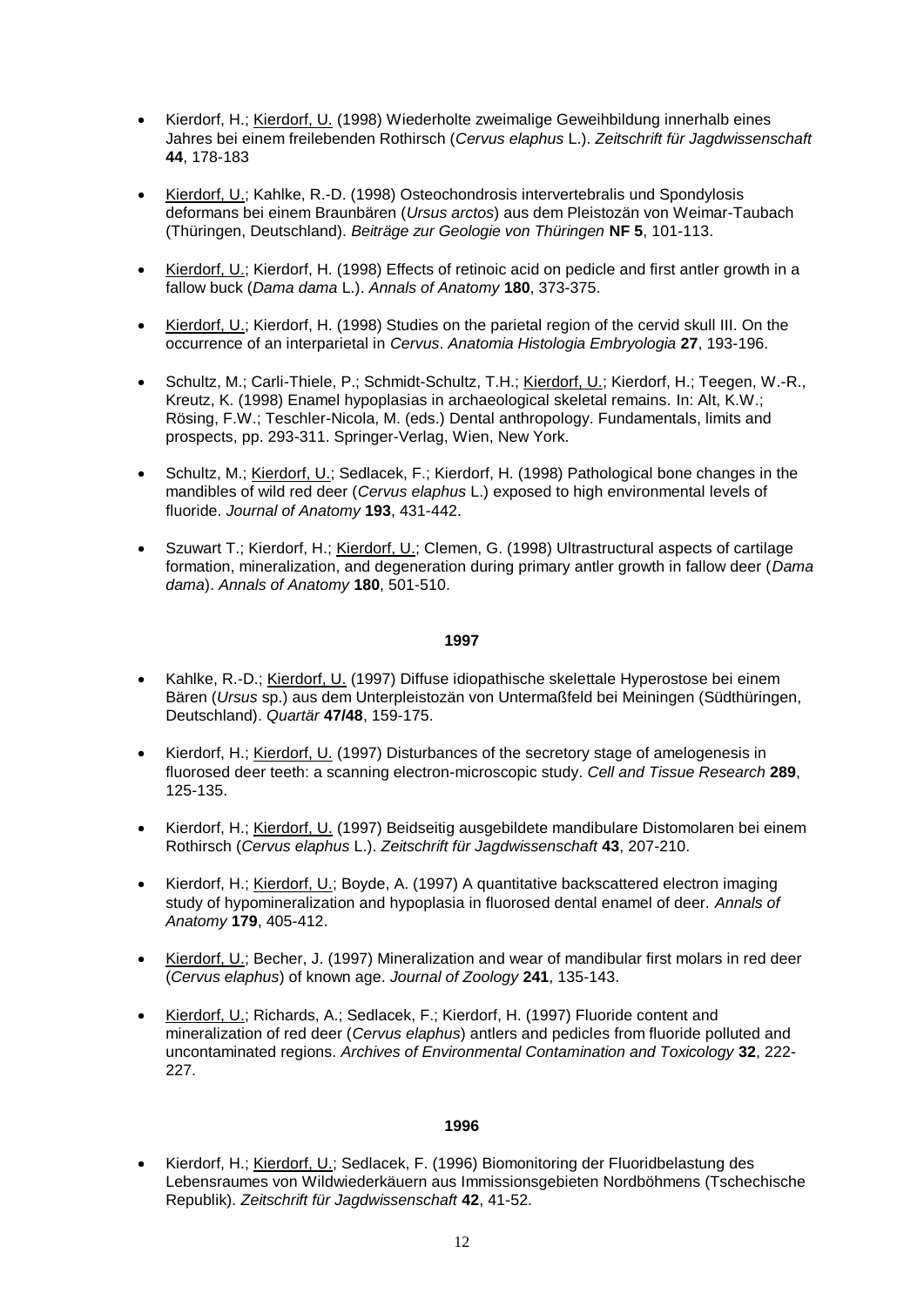- Kierdorf, H.; Kierdorf, U.; Sedlacek, F.; Erdelen, M. (1996) Mandibular bone fluoride levels and occurrence of fluoride induced dental lesions in populations of wild red deer (*Cervus elaphus*) from Central Europe. *Environmental Pollution* **93,** 75-81.
- Kierdorf, U. (1996) Verheilte Baculum-Fraktur bei einem Iltis (*Mustela putorius* L.). *Zeitschrift für Jagdwissenschaft* **42**, 308-310.
- Kierdorf, U.; Kierdorf, H.; Sedlacek, F.; Fejerskov, O. (1996) Structural changes in fluorosed dental enamel of red deer (*Cervus elaphus* L.) from a region with severe environmental pollution by fluorides. *Journal of Anatomy* **188**, 183-195.

- Kierdorf, H.; Kierdorf, U. (1995) Rotation des P<sub>2</sub> um 180<sup>°</sup> bei einem Rothirsch (Cervus *elaphus* L.). *Zeitschrift für Jagdwissenschaft* **41**, 69-71.
- Kierdorf, H.; Kierdorf, U.; Szuwart, T.; Clemen, G. (1995) A light microscopic study of primary antler development in fallow deer (*Dama dama*). *Annals of Anatomy* **177,** 525-532.
- Kierdorf, U.; Kierdorf, H.; Düwel, F.W. (1995) Persistenz von Suturen im Parietalbereich des Cervidenschädels. *Zeitschrift für Jagdwissenschaft* **41**, 232-235.
- Kierdorf, U.; Kierdorf, H.; Erdelen, M.; Machoy, Z. (1995) Mandibular bone fluoride accumulation in wild red deer (*Cervus elaphus* L.) of known age. *Comparative Biochemistry and Physiology* **110A**, 299-302.
- Kierdorf, U.; Kierdorf, H.; Knuth, S. (1995) Effects of castration on antler growth in fallow deer (*Dama dama* L.). *Journal of Experimental Zoology* **273**, 33-43.
- Szuwart, T.; Kierdorf, H.; Kierdorf, U.; Althoff, J.; Clemen, G. (1995) Tissue differentiation and correlated changes in enzymatic activities during primary antler development in fallow deer (*Dama dama*). *The Anatomical Record* **243**, 413-420.

- Kierdorf, H.; Kierdorf, U.; Szuwart, T.; Gath, U., Clemen, G. (1994) Light microscopic observations on the ossification process in the early developing pedicle of fallow deer (*Dama dama*). *Annals of Anatomy* **176**, 243-249.
- Kierdorf, U. (1994) A further example of long bone damage due to chewing by deer. *International Journal of Osteoarchaeology* **4**, 209-213.
- Kierdorf, U.; Kierdorf, H. (1994) Geweihasymmetrie bei einem Rothirsch-Jährling (*Cervus elaphus* L.) mit einseitiger Doppelkopfbildung. *Zeitschrift für Jagdwissenschaft* **40**, 62-66.
- Kierdorf, U.; Kierdorf, H.; Schultz, M. (1994) The macroscopic and microscopic structure of double-head antlers and pedicle bone in Cervidae (Mammalia, Artiodactyla). *Annals of Anatomy* **176**, 251-257.
- Kierdorf, H.; Kierdorf, U.; Sedlacek, F. (1994) Severe chronic fluoride intoxication in free ranging red deer (*Cervus elaphus*) from NW-Bohemia (Czech Republic). *Proceedings VI. Fluoride Symposium "Biological risk caused by fluorine compounds", Szczecin,* pp.16-18.
- Kierdorf, U.; Schultz, M.; Kierdorf, H. (1994) Licht- und rasterelektronenmikroskopische Untersuchungen an Schmelzhypoplasien fluorotischer Rehzähne. *Zeitschrift für Jagdwissenschaft* **40**, 175-184.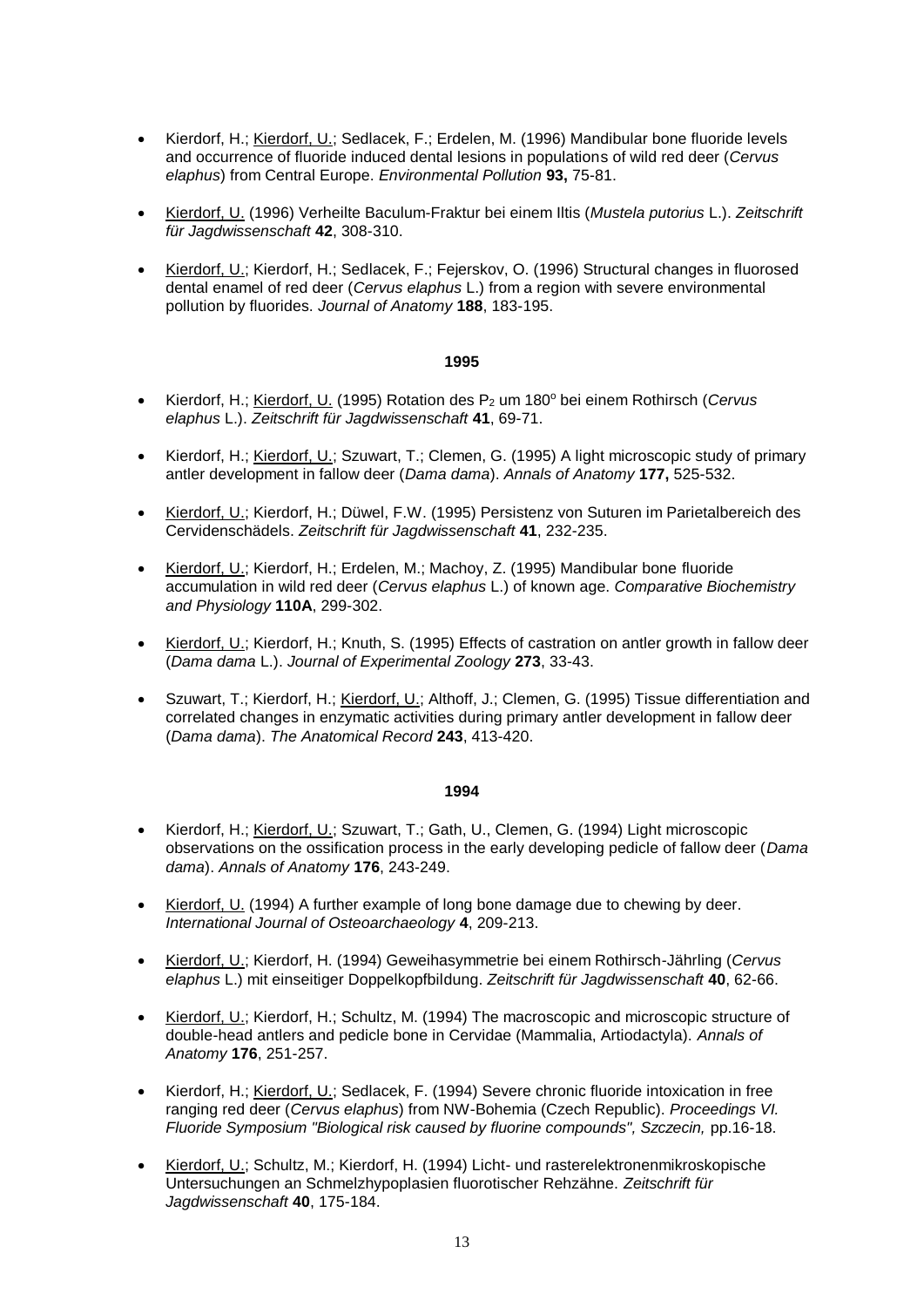- Kierdorf, H.; Kierdorf, U. (1993) Symmetrisches Auftreten eines überzähligen Prämolaren im Unterkiefer eines Rehbockes (*Capreolus capreolus* L.). *Zeitschrift für Jagdwissenschaft* **39**, 60-64.
- Kierdorf, H.; Kierdorf, U. (1993) Symmetrisch ausgebildete Prämolarenüberzahl im Unterkiefer eines Rothirsches (*Cervus elaphus* L.). *Zeitschrift für Jagdwissenschaft* **39**, 270- 272.
- Kierdorf, U. (1993) Fork formation and other signs of osteophagia on a long bone swallowed by a red deer stag (*Cervus elaphus*). *International Journal of Osteoarchaeology* **3**, 37-40.
- Kierdorf, U.; Kierdorf, H.; Fejerskov, O. (1993) Fluoride induced developmental changes in enamel and dentine of European roe deer (*Capreolus capreolus* L.) as a result of environmental pollution. *Archives of Oral Biology* **38**, 1071-1081.
- Kierdorf, U.; Schultz, M.; Fischer, K. (1993) Effects of an antiandrogen treatment on the antler cycle of male fallow deer (*Dama dama* L.). *Journal of Experimental Zoology* **266**, 195-205.
- Kolle, R.; Kierdorf, U.; Fischer, K. (1993) Effects of an antiandrogen treatment on morphological characters and physiological functions of male fallow deer (*Dama dama* L.). *Journal of Experimental Zoology* **267**, 288-298.

- Kierdorf, H.; Kierdorf, U. (1992) A scanning electron microscopic study of peritubular dentine in cheek teeth of Cervidae and Suidae (Mammalia, Artiodactyla). *Anatomy and Embryology* **186**, 319-326.
- Kierdorf, H.; Kierdorf, U. (1992) Occurrence of a postpermanent mandibular fourth premolar in a moose bull (*Alces alces*). *Archives of Oral Biology* **37**, 1091-1095.
- Kierdorf, H.; Kierdorf, U. (1992) State of determination of the antlerogenic tissues with special reference to double-head formation. In: Brown, R.D. (ed.) The biology of deer. pp. 525-531. Springer-Verlag, New York.
- Kierdorf, H.; Kierdorf, U. (1992) Zur Frage der Kronenzementbildung an den Backenzähnen des Rehes (*Capreolus capreolus* L.). *Zeitschrift für Jagdwissenschaft* **38**, 160-164.
- Kierdorf, U. (1992) Über das Auftreten eines *Os interfrontoparietale* bei zwei Rehen (*Capreolus capreolus* L.). *Zeitschrift für Jagdwissenschaft* **38**, 60-62.
- Kierdorf, U.; Kierdorf, H. (1992) Studies on the parietal region of the cervid skull. I. Remarks on the *os interparietale* in the skull of the roe deer (*Capreolus capreolus* L.). *Anatomia Histologia Embryologia* **21**, 112-117.
- Kierdorf, U.; Kierdorf, H. (1992) Studies on the parietal region of the cervid skull. II. The parietooccipital region in the skull of the fallow deer (*Dama dama* L.). *Anatomia Histologia Embryologia* **21**, 373-379.
- Kierdorf, U.; Kierdorf, H. (1992) Kombinierte Schmelz- und Dentinhypoplasie der ersten sowie kongenitale Agenesie der dritten Molaren im Unterkiefer eines Rehbockes (*Capreolus capreolus* L.). *Zeitschrift für Jagdwissenschaft* **38**, 275-278.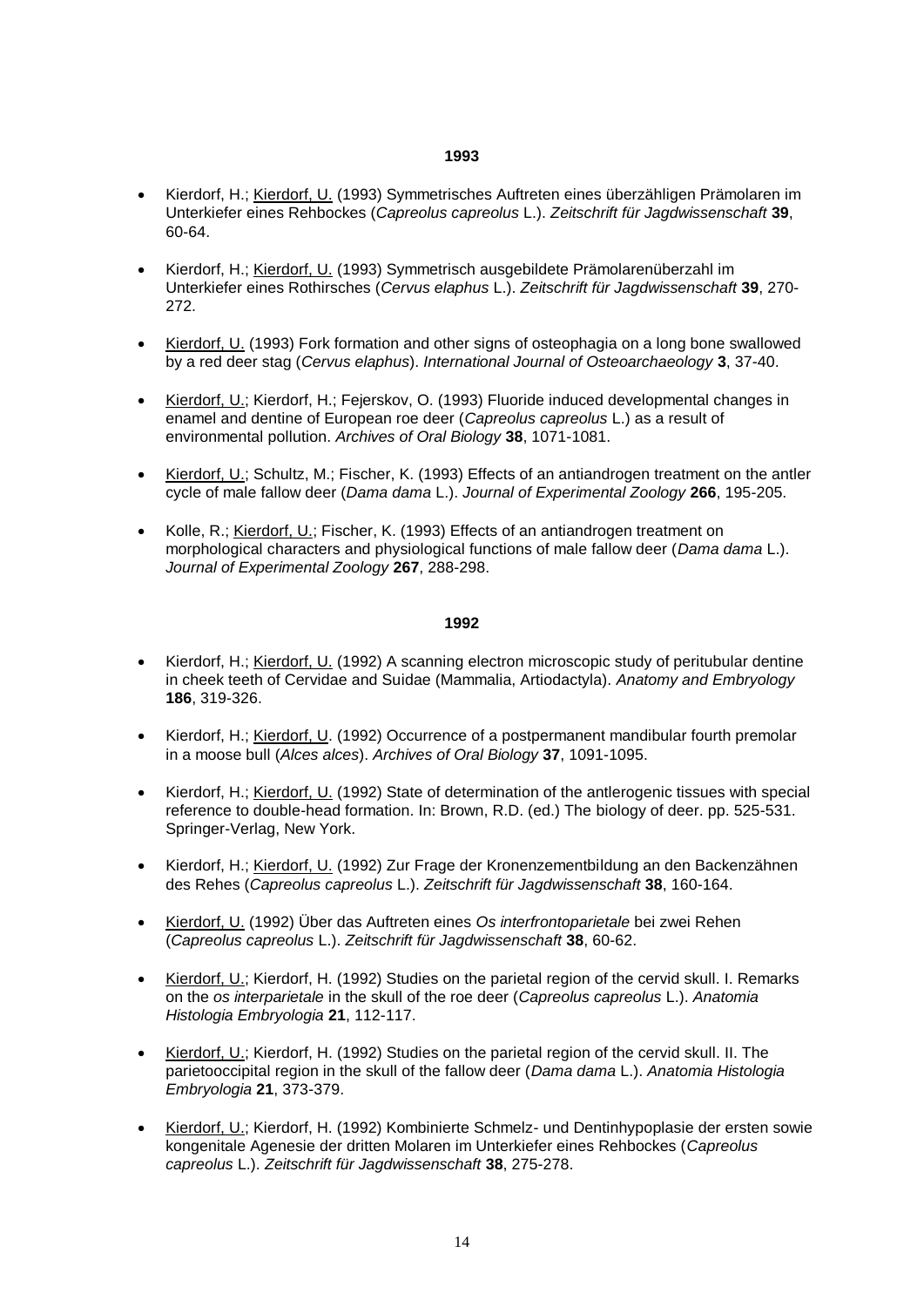- Kierdorf, U.; Kierdorf, H. (1992) Pathological tooth alterations in roe deer (*Capreolus capreolus* L.) caused by chronic fluoride intoxication. *Proceedings V. Fluoride Symposium "Biological risk caused by fluorine compounds", Szczecin*, pp.13-15.
- Kierdorf, U.; Kierdorf, H. (1992) Der Doppelkopf, ein für das Verständnis der Folgegeweih-Bildung aufschlußreiches Naturexperiment. *Zeitschrift für Jagdwissenschaft* **38**, 244-251.

- Kierdorf, H.; Kierdorf, U.; Hommelsheim, S. (1991) Scanning electron microscopic observations on the development and structure of tooth enamel in Cervidae (*Mammalia: Ruminantia*). *Anatomia Histologia Embryologia* **20**, 237-252.
- Kierdorf, U. (1991) A study of dental fluorosis in roe deer (*Capreolus capreolus* L.). In: Bobek, B.; Perzanowski, K.; Regelin, W.L. (eds.) Global trends in wildlife management, Vol. 1, pp. 385-388. Swiat-Press, Krakow, Warszawa.
- Kierdorf, U.; Kierdorf, H.; Krefting, E.R. (1991) Elektronenstrahl-Mikrosonden-Untersuchung des Fluorgehaltes und der Fluorverteilung in Schmelz und Dentin fluorotischer und nicht fluorotischer Backenzähne des Rehes (*Capreolus capreolus* L.)*. Zeitschrift für Jagdwissenschaft* **37**, 232-239.

#### **1990**

- Kierdorf, H.; Kierdorf, U. (1990) Erster Prämolar im Oberkiefer eines Rehbockes (*Capreolus capreolus* L.). *Zeitschrift für Jagdwissenschaft* **36**, 60-62.
- Kierdorf, U.; Korsch, J.P. (1990) Partielle Synostose der Stirnbeine am Schädel eines Rehbockes (*Capreolus capreolus* L.). *Zeitschrift für Jagdwissenschaft* **36**, 57-59.
- Kierdorf, U.; Kierdorf, H. (1990) Chronic fluoride toxicosis in game animals. *Transactions 19. Congress of the International Union of Game Biologists, Trondheim*, pp. 266-270.

- Hartwig, H.; Kierdorf, H.; Kierdorf, U. (1989) Über eine besondere Form unechter Mehrstangenbildung beim Reh (*Capreolus capreolus* L.). *Zeitschrift für Jagdwissenschaft* **35**, 184-191.
- Hartwig, H.; Schrudde, J.; Kierdorf, H.; Kierdorf, U.(1989) Durch unspezifische lokale Periostaktivierung provozierte Bildung eines knöchernen Stirnfortsatzes bei einem weiblichen Reh. (*Capreolus capreolus* L.). *Zeitschrift für Jagdwissenschaft* **35**, 130-136.
- Kierdorf, H.; Kierdorf, U. (1989) Untersuchungen zur Entwicklungsgeschichte des Gebisses beim Europäischen Reh (*Capreolus c. capreolus* L., 1758). *Zoologische Jahrbücher, Abteilung Anatomie* **119**, 37-75.
- Kierdorf, U.; Kierdorf, H. (1989) Durch eine Zahnstellungsanomalie hervorgerufene Parodontitis apicalis im Unterkiefer eines Rehbockes (*Capreolus capreolus* L.). *Zeitschrift für Jagdwissenschaft* **35**, 252-256.
- Kierdorf, U.; Kierdorf, H. (1989) A scanning electron microscopic study on surface lesions in fluorosed enamel of roe deer (*Capreolus capreolus* L.). *Veterinary Pathology* **26**, 209-215.